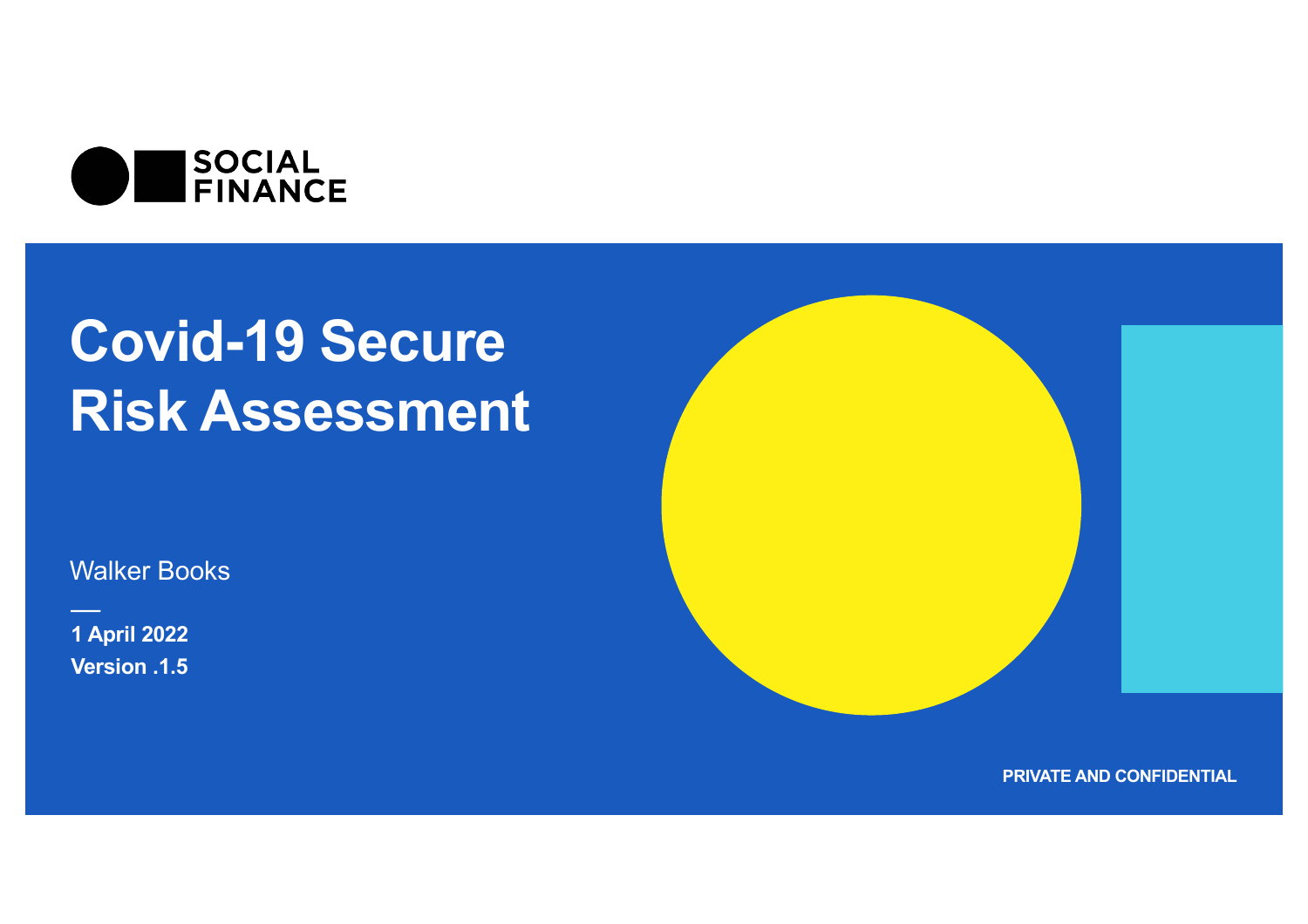| <b>Relevant quidance</b>                                                               | lReference                                                                                                                                                       |
|----------------------------------------------------------------------------------------|------------------------------------------------------------------------------------------------------------------------------------------------------------------|
| Government guidance – working safely during Covid-19 in<br>offices and contact centres | https://www.gov.uk/guidance/working-safely-during-coronavirus-covid-19/offices-and-contact-centres                                                               |
| Government guidance - face coverings                                                   | https://www.gov.uk/government/publications/face-coverings-when-to-wear-one-and-how-to-make-your-own/face-<br>coverings-when-to-wear-one-and-how-to-make-your-own |
| Health and Safety Executive - first aid                                                | https://www.hse.gov.uk/coronavirus/first-aid-and-medicals/first-aid-certificate-coronavirus.htm                                                                  |
| Health and Safety Executive - talking to your workers                                  | https://www.hse.gov.uk/coronavirus/working-safely/talking-to-your-workers/index.htm                                                                              |
| Government guidance - Coronavirus restrictions                                         | https://www.gov.uk/guidance/covid-19-coronavirus-restrictions-what-you-can-and-cannot-do                                                                         |
| Government guidance for close contacts                                                 | https://www.gov.uk/government/publications/covid-19-people-with-covid-19-and-their-contacts/covid-19-people-with-<br>covid-19-and-their-contacts                 |
| Health and Safety Executive - use of CO2 monitors                                      | https://www.hse.gov.uk/coronavirus/equipment-and-machinery/air-conditioning-and-ventilation/identifying-poorly-<br>ventilated-areas.htm                          |

| <b>Residual risk</b> | <b>Definition</b>                                                                                                                          |
|----------------------|--------------------------------------------------------------------------------------------------------------------------------------------|
| Low                  | Infection risk similar to normal low-contact activity, such as receiving shopping at home                                                  |
| Medium               | Infection risk similar to normal day-to-day outdoors activity, such as shopping, dining or visiting friends.                               |
| High                 | Infection risk elevated, indicating that the activity should be avoided unless that is not possible and if not, kept as short as possible. |

#### **Social Finance 2**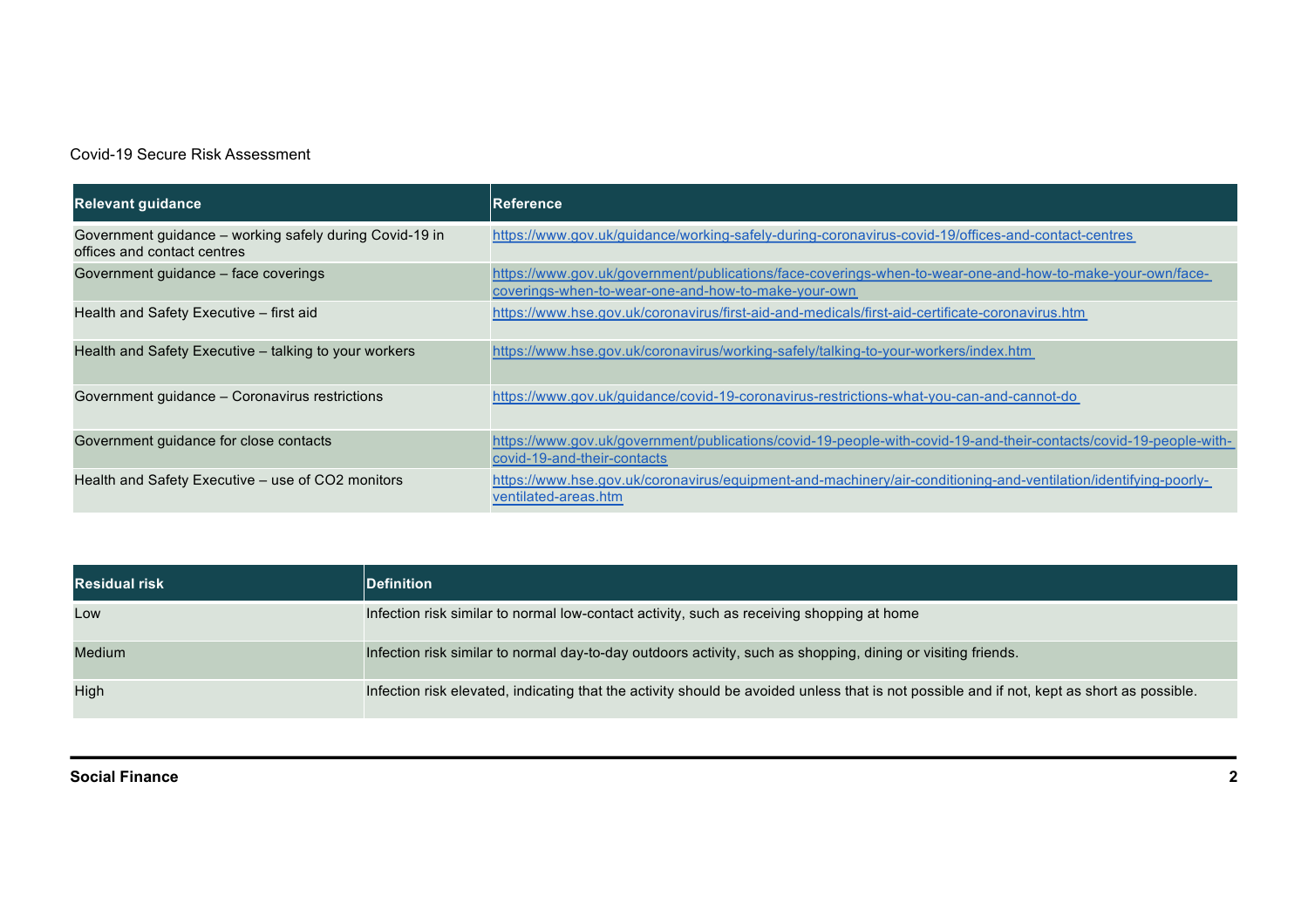|                | Point Identified risk                                                                                | <b>Risk mitigation measures</b>                                                                                                                                                                                                                                                                                                                                                                                                                                                                                                                                                                                                                                                                                     | <b>Residual risk</b> |
|----------------|------------------------------------------------------------------------------------------------------|---------------------------------------------------------------------------------------------------------------------------------------------------------------------------------------------------------------------------------------------------------------------------------------------------------------------------------------------------------------------------------------------------------------------------------------------------------------------------------------------------------------------------------------------------------------------------------------------------------------------------------------------------------------------------------------------------------------------|----------------------|
| 1              | Social Finance staff<br>bringing virus into our<br>office                                            | • Any staff member feeling unwell in any way should not attend the office, even if you have tested negative for Covid-19.<br>• Any staff member experiencing Covid-19 symptoms should immediately follow current Government recommendations. See<br>here for full guidance on Covid-19 symptoms.<br>Although testing is no longer mandatory, if a test is taken and a positive Covid-19 result is received within 48 hours of being in<br>our office, HR and the COO need to be informed as soon as possible. You should also inform close contacts.<br>The other risk mitigation measures to help prevent staff bringing the virus into the Social Finance office are detailed<br>throughout this risk assessment. | Medium               |
| $\overline{2}$ | Increased risk of<br>transmission whilst<br>travelling on public<br>transport to reach the<br>office | • If using public transport:<br>- Please follow the current government guidelines surrounding this.<br>- Practise dynamic risk assessment: if you believe your safety is compromised, leave the area or location.<br>• Use hand sanitiser until there is access to a sink to wash hands.<br>Wash hands with soap and water in line with current guidance on arrival at the office.                                                                                                                                                                                                                                                                                                                                  | Medium               |
| 3              | Close contact in lifts                                                                               | • Avoid lifts if possible and use stairs.<br>Use stairs to exit the building.<br>$\bullet$<br>When using the lift hand sanitiser should be used before and after                                                                                                                                                                                                                                                                                                                                                                                                                                                                                                                                                    | Low                  |
| $\overline{4}$ | Touching door handles,<br>lift buttons, door touch<br>plates etc                                     | If possible, use an implement such as a key or other suitable item to select buttons on lifts, and avoid touching handles,<br>doorplates and other high-use touchpoints directly with hands. A contactless door opening tool can be provided if requested<br>for this purpose.<br>Our office will be cleaned on a daily basis, every morning between 06:00 and 08:00. The whole of Walker Books is also<br>cleaned on a daily basis.<br>Wash hands after contact with touchpoints and on arrival at the Social Finance office area. Do not touch any part of your face<br>before doing this.                                                                                                                        | Low                  |
| 5              | Increased risk of<br>transmission due to<br>volume of people during<br>an emergency evacuation       | It is recommended that you wear a face covering during any evacuation as long as doing so would not delay or impede your<br>$\bullet$<br>exit from the building.<br>If you are supporting someone with additional needs during an evacuation you should pay close attention to hygiene<br>procedures afterwards.                                                                                                                                                                                                                                                                                                                                                                                                    | High                 |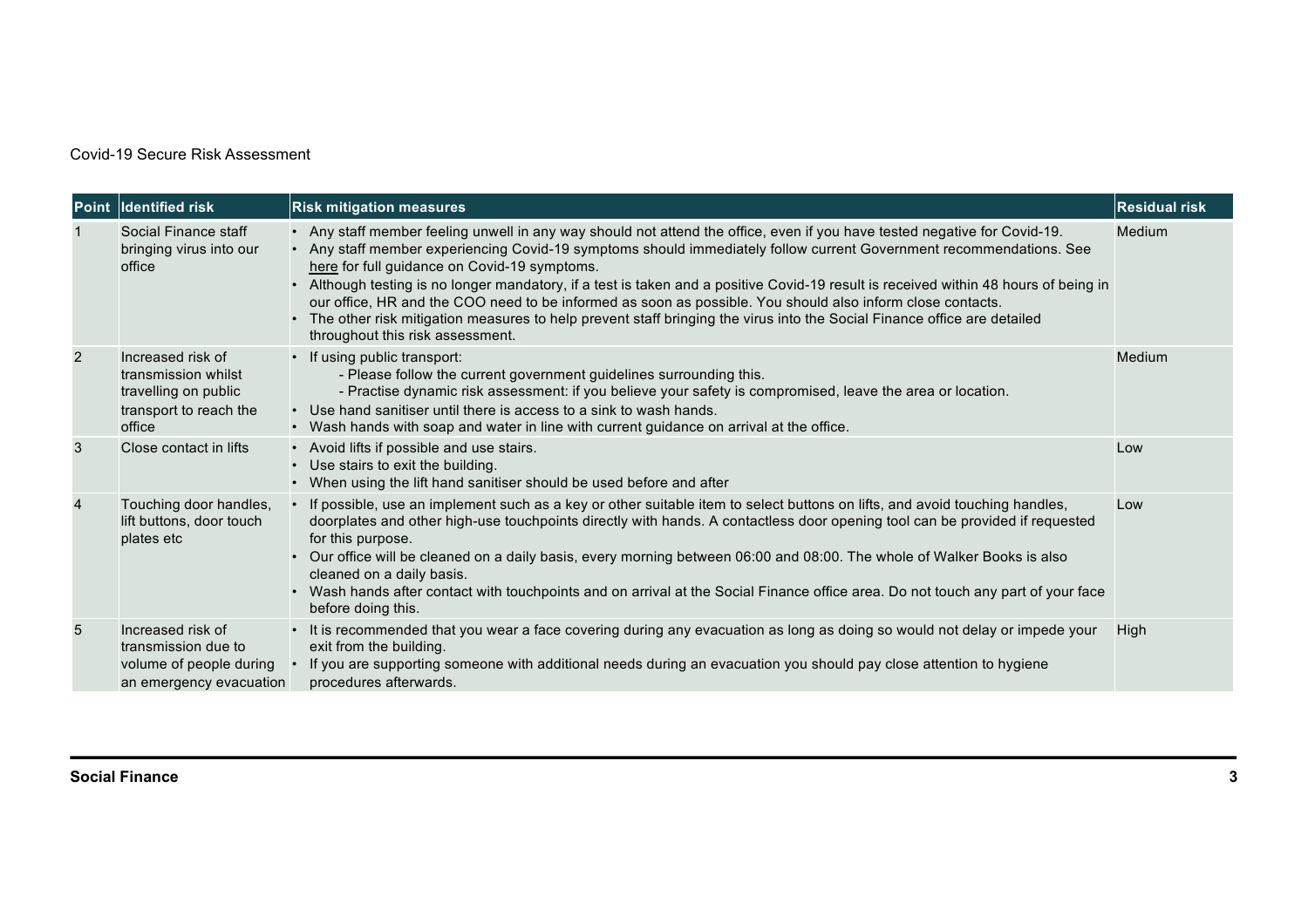| <b>Point</b>   | Identified risk                                                                                                             | <b>Risk mitigation measures</b>                                                                                                                                                                                                                                                                                                                                                                                                                                                                                                                               | <b>Residual risk</b> |
|----------------|-----------------------------------------------------------------------------------------------------------------------------|---------------------------------------------------------------------------------------------------------------------------------------------------------------------------------------------------------------------------------------------------------------------------------------------------------------------------------------------------------------------------------------------------------------------------------------------------------------------------------------------------------------------------------------------------------------|----------------------|
| 6              | Use of communal areas<br>outside of the Social<br>Finance office                                                            | • A face covering is recommended in all communal areas of the building.<br>Please follow the Walker Books Covid-19 risk assessment when using the communal areas or when travelling around the<br>building. This can be found on the intranet homepage.                                                                                                                                                                                                                                                                                                       | Medium               |
| $\overline{7}$ | Risk of transmission<br>through desks and<br>communal surfaces                                                              | Desks and surfaces will be professionally cleaned every working day.<br>Suitable cleaning products with paper towels are widely available for staff to wipe down surfaces during the day.<br>Office Administrator will assure daily completion of the office cleaning.<br>Desks must be cleared of all personal belongings at the end of each working day.                                                                                                                                                                                                    | Low                  |
| 8              | Passing on virus through •<br>sharing of personal items                                                                     | All staff have been issued their own individual laptop which they should use in the office.                                                                                                                                                                                                                                                                                                                                                                                                                                                                   | Low                  |
| 9              | Risk of transmission<br>through delivery of First<br>Aid                                                                    | • If a Social Finance first aider is unavailable at any time, a Walker Books first aider will be on site at all times.<br>Anyone delivering first aid is recommended to wear a face shield, gloves and an apron.<br>Try to assist from a safe distance and minimise time you are sharing a breathing zone.<br>If they are capable, direct patient to do things for you.<br>If required, only deliver CPR via chest compressions or defibrillator (no rescue breaths).<br>After providing first aid, particular attention should be given to hygiene measures. | Medium               |
| 10             | Challenge to effective<br>hygiene management in<br>the kitchen                                                              | • Hand sanitiser is to be used prior to touching items in the kitchen and is readily available.<br>Sharing of cutlery and crockery is allowed but recommended that this is done with caution & avoided when possible.<br>• All crockery and utensils must be washed through the dishwasher.                                                                                                                                                                                                                                                                   | Medium               |
| 11             | Increased risk of virus<br>transmission in meeting<br>rooms due to smaller<br>space and close proximity •<br>to other staff | Meeting rooms will be ventilated sporadically throughout the day.<br>Clear signage in the room explaining how to minimise risk when using the room.<br>• All staff are responsible for the cleaning of the meeting room after use.<br>On vacating a meeting room leave doors open to allow for ventilation between meetings.                                                                                                                                                                                                                                  | Medium               |
| 12             | Risk of transmission of<br>virus through use of<br>Zoom booths                                                              | • Zoom booths doors should be left open when not in use.                                                                                                                                                                                                                                                                                                                                                                                                                                                                                                      | Medium               |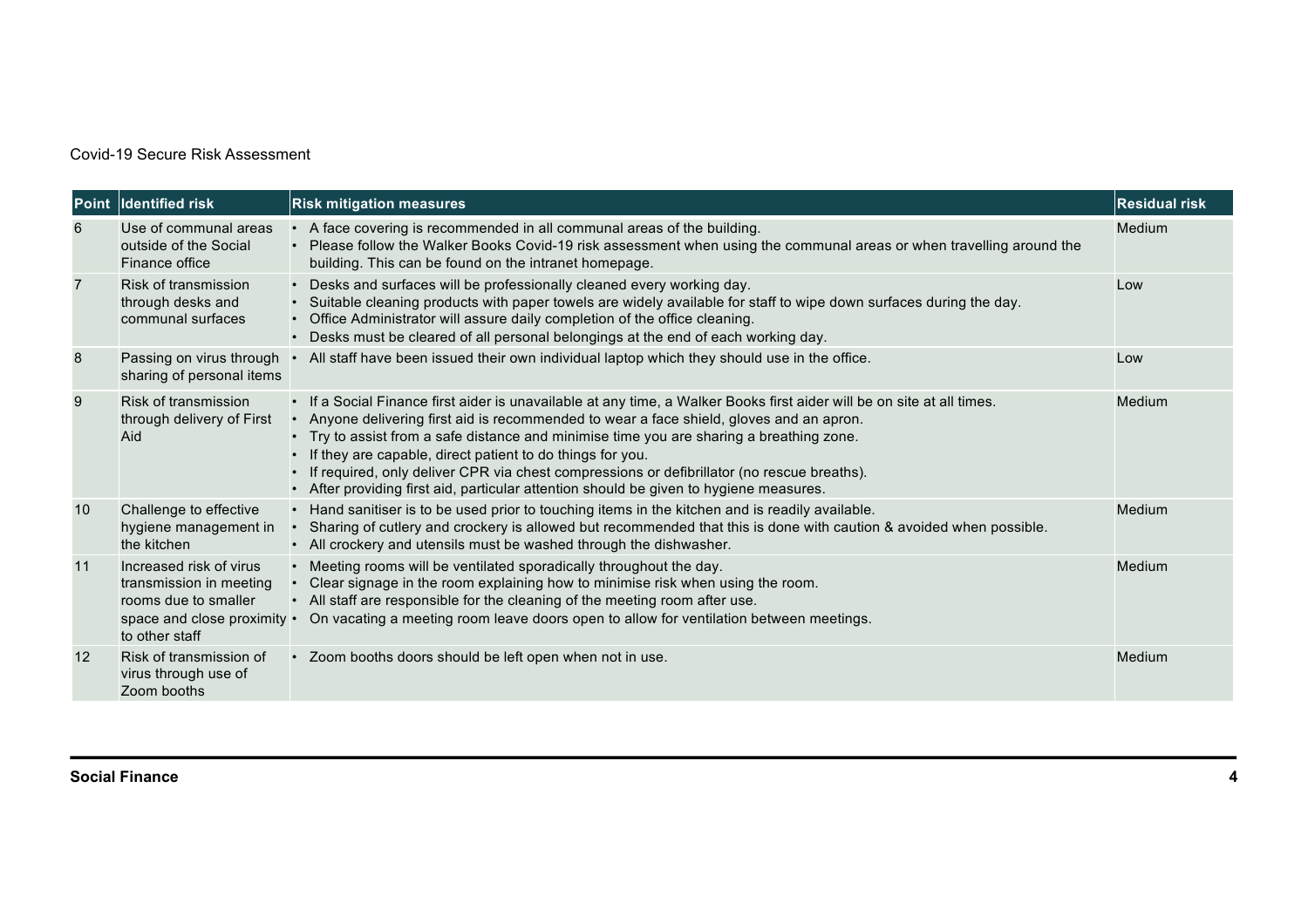| <b>Point</b> | Identified risk                                                                                             | <b>Risk mitigation measures</b>                                                                                                                                                                                                                                                                                                                                                                                                                                                | <b>Residual risk</b> |
|--------------|-------------------------------------------------------------------------------------------------------------|--------------------------------------------------------------------------------------------------------------------------------------------------------------------------------------------------------------------------------------------------------------------------------------------------------------------------------------------------------------------------------------------------------------------------------------------------------------------------------|----------------------|
| 13           | Risk of transmission of<br>virus through poor air<br>circulation and<br>inadequate ventilation              | CO2 monitors are placed in the four main areas of the office to help identify the poorly ventilated areas assessing the<br>$\bullet$<br>ventilation we have in place and identifying if more ventilation is needed.<br>The windows in the office will be opened sporadically throughout the day when needed to aid ventilation.<br>• On vacating a meeting room leave doors open to allow for ventilation between meetings.                                                    | Low                  |
| 14           | Increased use of same<br>touch points when<br>printing and<br>photocopying                                  | Hand sanitiser to be used before touching printer.<br>Antibacterial spray will be provided and should be used to wipe down touch points after using printer.                                                                                                                                                                                                                                                                                                                   | Low                  |
| 15           | <b>Risk of transmission</b><br>through deliveries<br>handled by various<br>people                           | No personal deliveries should be sent to Walker Books.<br>• Any post/deliveries will be collected once a day.                                                                                                                                                                                                                                                                                                                                                                  | Low                  |
| 16           | Increased risk of<br>exposure to infection<br>through use of showers                                        | Practise dynamic risk assessment: where safety is compromised, leave the area or location.                                                                                                                                                                                                                                                                                                                                                                                     | High                 |
| 17           | <b>External visitors entering</b><br>the Social Finance office                                              | All external visitors need to be pre-advised to the Office Administrator, including contact details.                                                                                                                                                                                                                                                                                                                                                                           | Medium               |
| 18           | Increased risk for<br>vulnerable workers                                                                    | • Social Finance will continue to engage with all staff to understand any concerns.                                                                                                                                                                                                                                                                                                                                                                                            | Medium               |
| 19           | Deterioration in general<br>health & wellbeing linked<br>to working in the current<br>operating environment | • All staff have line managers to discuss any health and wellbeing concerns, supported by HR/COO.<br>All staff have access to Health & Wellbeing Plan, and Manual of Me tools to support their wellbeing.<br>• All staff have access to internal mental health first aiders.<br>• All staff have access to the Health Assured employee assistance programme which provides confidential professional help<br>and support.<br>• A wellbeing guide is available on the intranet. | Medium               |

#### **Social Finance 5**